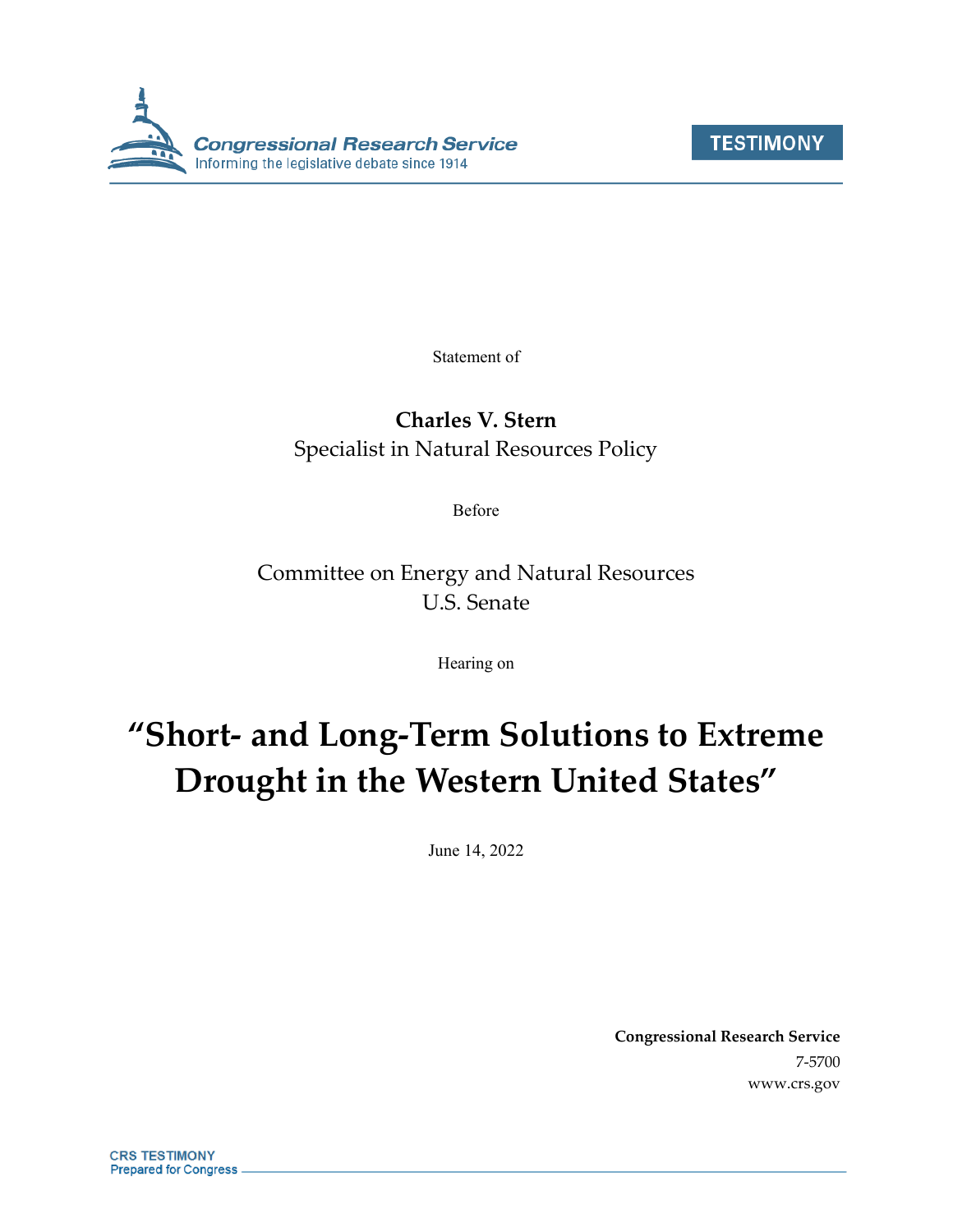Chairman Manchin, Ranking Member Barrasso, and Members of the committee, thank you for inviting the Congressional Research Service (CRS) to provide testimony on short and long-term solutions to extreme drought in the western United States. My name is Charles Stern. I am a Specialist in Natural Resources Policy at CRS.

In serving Congress on a nonpartisan and objective basis, CRS takes no position on legislation and makes no recommendations. CRS remains available to assist the committee in its development and consideration of water resource and other legislation.

My comments today will largely focus on drought not in any one specific location, but as a broader policy issue. I will start by providing background and context on drought in general, including abbreviated information on the status of the current drought in the western United States and prospects for future droughts. I will then provide a broad survey of federal drought policy and authorities, along with a summary of some current proposals for new and modified approaches to address drought.<sup>1</sup>

## **Background**

Drought is a natural hazard with significant economic, social, and ecological consequences. Drought broadly refers to periods of substantially below-average moisture conditions. Generally, there four drought classifications:

- *Meteorological drought* is typically the degree of dryness, in comparison to a "normal" or average amount of dryness and the duration of a dry period. Meteorological drought is region-specific, because precipitation deficiency varies regionally.
- *Hydrological drought* reflects reduced surface and subsurface water supplies, such as streamflows, reservoir and lake levels, snowpack, and groundwater. The frequency and severity of this type of drought are measured on a watershed or river basin scale.
- *Agricultural and ecological drought* links characteristics of meteorological or hydrological drought to agricultural and ecological effects (such as plant-water-stress contributions to tree mortality), often using precipitation shortfalls, evapotranspiration differences, 2 soil moisture deficits, reduced groundwater or reservoir levels, and other variables.
- *Socioeconomic drought* associates the "supply and demand of some economic goods with elements of meteorological, hydrological, and agricultural drought."

The U.S. Drought Monitor—a partnership between federal and nonfederal entities—uses multiple indicators and indexes, together with expert opinion and stakeholder information, to estimate the intensity and effects of ongoing drought conditions. This information is illustrated weekly in maps. The U.S. Drought Monitor defines "drought" as "a moisture deficit bad enough to have social, environmental or economic effects."<sup>3</sup> It depicts drought intensity in five categories with increasing intensity of drought— D0 (abnormally dry), D1 (moderate), D2 (severe), D3 (extreme), and D4 (exceptional). The U.S. Drought

<sup>3</sup> U.S. Drought Monitor, "Drought Classification," at

 $\overline{a}$ <sup>1</sup> Nicole Carter, Specialist in Natural Resources Policy, and Eva Lipiec, Analyst in Natural Resources Policy, also assisted in preparing this written testimony.

<sup>2</sup> *Evapotranspiration* may be defined as the loss of water from a land area through transpiration from plants and evaporation from the soil and surface water bodies such as lakes, ponds, and man-made reservoirs. For more about evapotranspiration, see USGS, "Evapotranspiration and the Water Cycle," at https://www.usgs.gov/special-topic/water-scienceschool/science/evapotranspiration-and-water-cycle?qt-science\_center\_objects=0.

https://droughtmonitor.unl.edu/About/AbouttheData/DroughtClassification.aspx.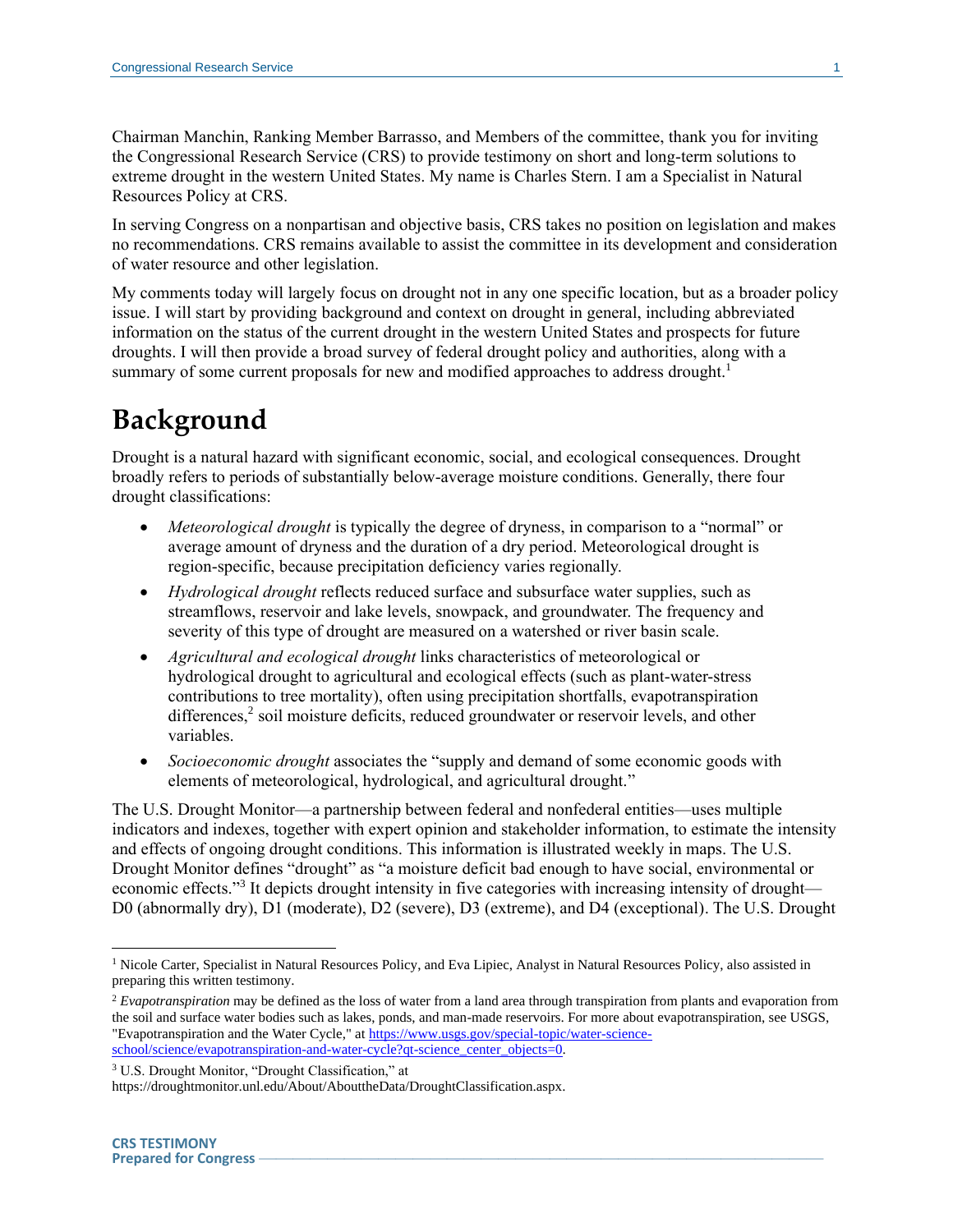Monitor shows broad-scale regional drought conditions, but not necessarily drought circumstances at the local scale. The estimated drought intensity reported by the U.S. Drought Monitor can serve as a trigger for local, state, and federal responses to drought.

A multiyear drought ("long-term drought") remains widespread across many western states, with some areas in an extended period of extreme and/or exceptional drought.<sup>4</sup> Although this winter's storms were beneficial, they did not end the drought. Much of the mountain snowpack in California and the northern Great Basin are below normal for this time of the year and water levels at Lake Mead and Lake Powell (the basin's two largest reservoirs) have recently fallen to some of the lowest levels since those reservoirs were filled. May 2020 through April 2022 was the second driest two-year period since 1895 in Arizona, California, Nevada, New Mexico, and Utah and the fifth driest two-year period since 1895 in Colorado.<sup>5</sup> Hot, dry, and windy conditions in New Mexico and parts of Arizona and Colorado have increased fuels for wildfires and heighten the fire danger.<sup>6</sup>

The current western drought is the latest in a series of droughts that have affected the nation. Among natural disasters in the United States since 1980, droughts rank third in terms of both total costs and costs per year for damages.<sup>7</sup> According to the National Oceanic and Atmospheric Administration (NOAA), from 1980 to 2021 29 drought events with costs over \$1 billion occurred, and total losses from these events exceeded \$291 billion (CPI-adjusted dollars).<sup>8</sup> In addition to the effect of drought on agricultural production and local economies, drought can lead to water restrictions affecting municipal and industrial supplies, decreased hydropower generation and power plant cooling efficiency, navigation limitations and disruptions, harm to drought-sensitive ecosystems and species, and increased fire risk, among other effects.

The West has a long history of drought, and many of the most costly droughts were in the 17 arid and semiarid "reclamation states" in the western United States.<sup>9</sup> The geographically widespread nature of extreme and exceptional drought across the western United States over the past two years is notable (**[Figure 1](#page-3-0)**), as is the severity of the drought in some areas. In response to these conditions, Congress appropriated funding and enacted authorities to address drought. Stakeholders and Members of Congress have proposed additional measures as conditions continue and/or worsen.

<sup>4</sup> Non-western states are captured in current national drought conditions map at https://droughtmonitor.unl.edu/CurrentMap.aspx.

<sup>5</sup> Presentation by Dan McEvoy, Western Regional Climate Center, "Drought Update and Wildfire Outlook Webinar for California and the Southwest," June 2, 2022.

<sup>6</sup> Ibid.

<sup>7</sup> National Oceanic and Atmospheric Administration (NOAA), National Centers for Environmental Information, *Disaster and Risk Mapping*, data for 1980-2021, https://www.ncei.noaa.gov/access/billions/mapping, accessed June 2, 2022.

<sup>8</sup> Ibid.

<sup>9</sup> Reclamation states are the states of Arizona, California, Colorado, Idaho, Kansas, Montana, Nebraska, Nevada, New Mexico, North Dakota, Oklahoma, Oregon, South Dakota, Texas, Utah, Washington, and Wyoming, as categorized in the Reclamation Act of 1902, as amended. 34 Stat. 259.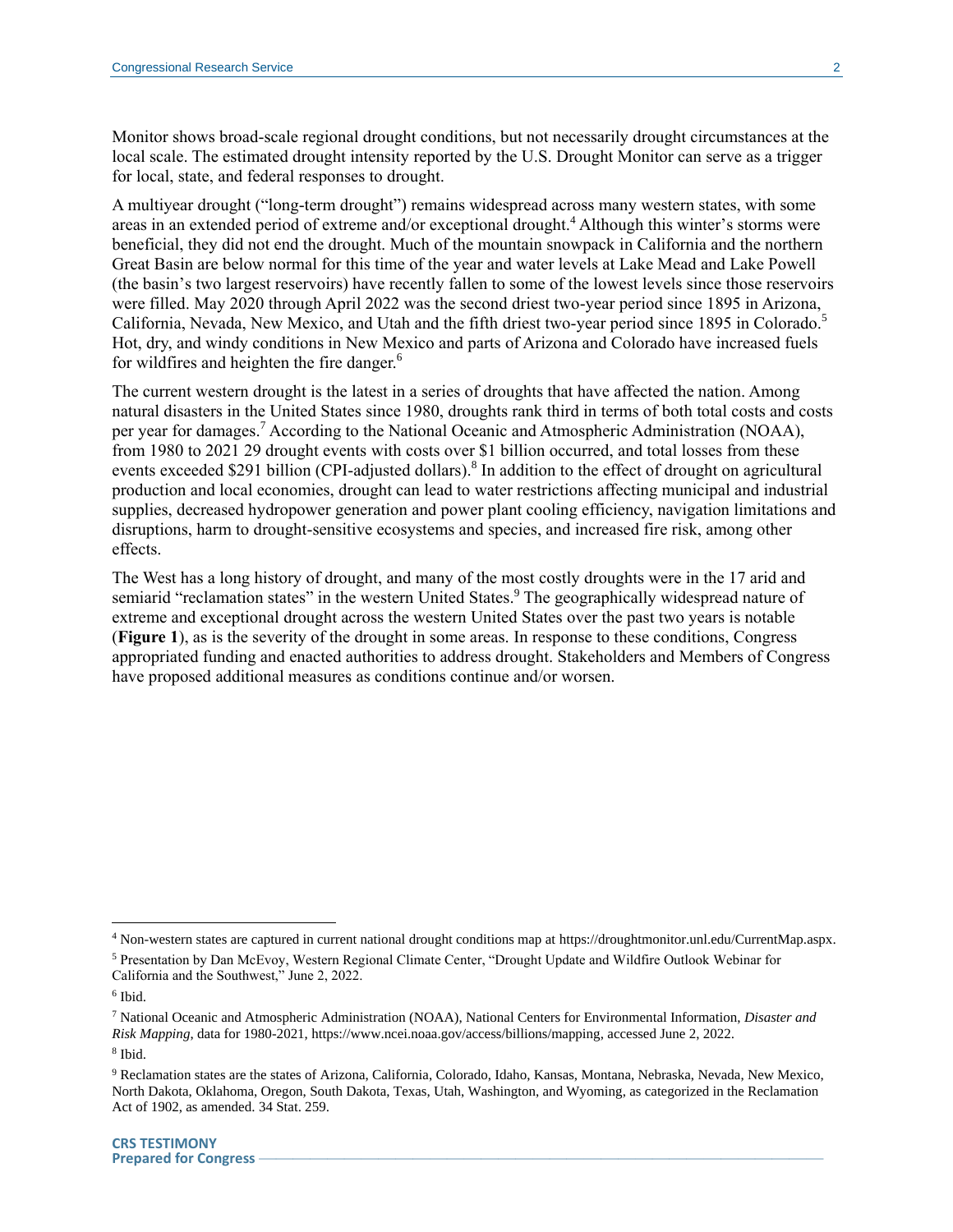<span id="page-3-0"></span>



(percent of land area affected by varying levels of drought over time)

**Source:** U.S. Drought Monitor Time Series: West Geographic Region, Data as of 5/31/2022, https://droughtmonitor.unl.edu/DmData/TimeSeries.aspx

**Notes:** Data is based on the western "geographic" region, which encompasses the following nine western states: Arizona, California, Montana, Nevada, New Mexico, Oregon, Utah, Washington, and Wyoming,

The scientific understanding of the various contributors to and types of droughts is evolving. Droughts are challenging to understand because they are shaped by interactions between natural weather and climate variability, climate change, ecosystems, and human activities (e.g., land and water development and use). Multiple researchers are evaluating the contribution of human-induced warming to observed droughts and to droughts under a warmer climate. Some researchers are attempting to identify the role that humaninduced warming may have on the severity of observed droughts in specific U.S. regions such as the southwestern United States, which has a history of droughts, including megadroughts.<sup>10</sup>

Experience with trying to understand the ongoing southwestern drought has led to the identification of some ways to improve understanding of future drought risk; these include better understanding of the following:

- effects of climate change on atmospheric behavior leading to regional precipitation patterns;
- the importance of the inter-related variables that influenced the current southwest drought and other droughts;
- the impact and influence of key ocean-atmosphere interactions that influence weather and climate variability over the United States (e.g., the influence of La Niña events);
- changes to western snowpack and its implications; and
- forecast errors that impact water management decisions.<sup>11</sup>

<sup>&</sup>lt;sup>10</sup> For example, researchers have estimated the human-induced climate change contribution to the 2000-2021 southwestern North American drought, though they indicate there is a large range of uncertainty in the estimates, due in particular to the uncertainty in how humans have affected the region's precipitation (in contrast to more certainty in human effects on southwest drying). See A.P. Williams, et al., "Rapid intensification of the emerging southwestern North American megadrought in 2020-2021," 2022, Nature Climate Change, vol. 12.

<sup>&</sup>lt;sup>11</sup> NOAA Climate Program Office, Assessment Report: NOAA Drought Task Force Report on the 2020-2021 Southwestern U.S. Drought (website), https://cpo.noaa.gov/MAPP/DTF4SWReport#8405161-highlights.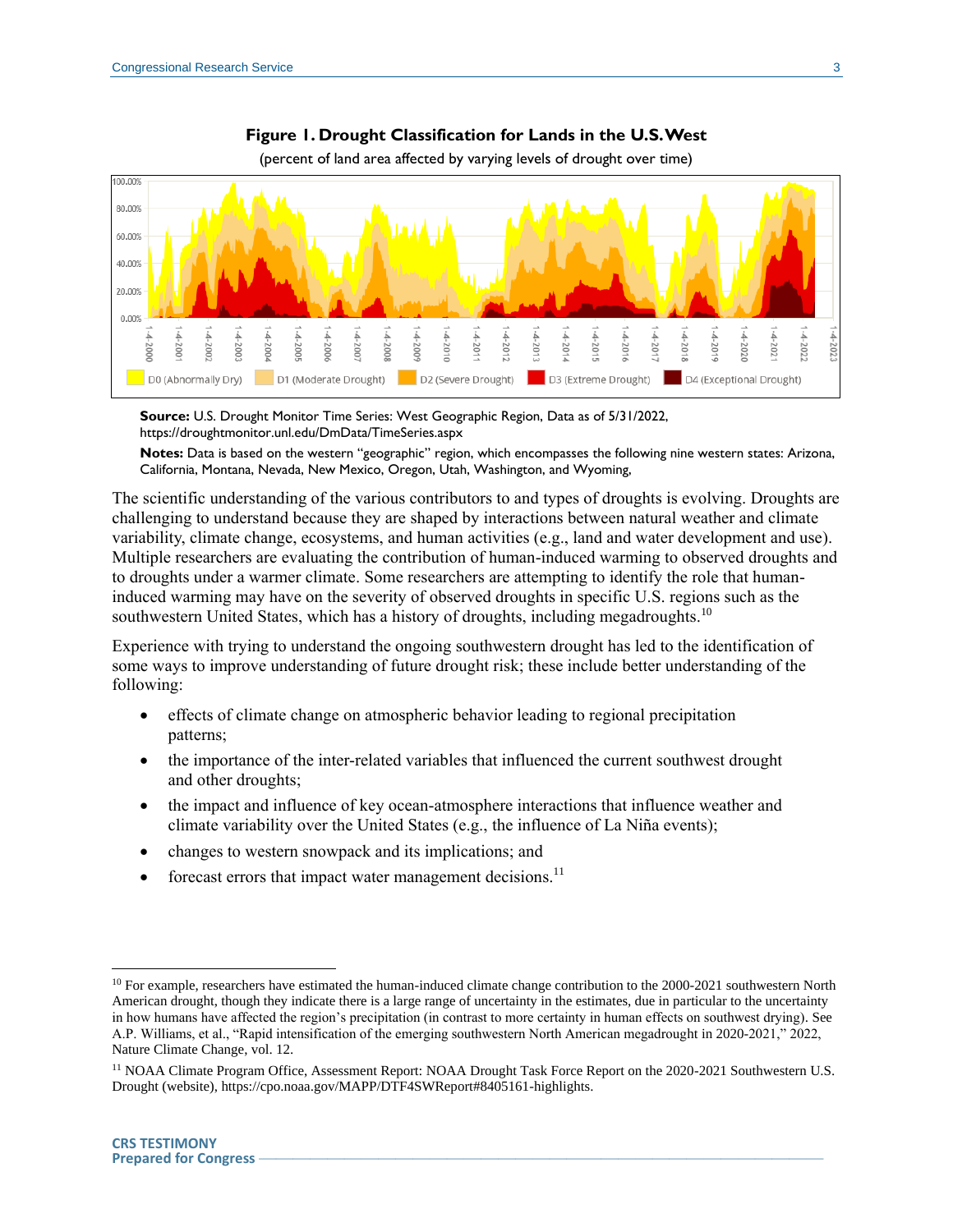Regarding observations of changes in drought for North America compared to a pre-industrial baseline (1850-1900), the 2021 Intergovernmental Panel on Climate Change report on the physical science of climate change indicated

- low confidence on the type of changes to dryness relative to normal—**meteorological drought**—for both western and eastern North America, and medium confidence in a decrease in the duration and frequency of meteorological droughts in central North America;<sup>12</sup>
- <span id="page-4-0"></span> medium confidence in an increase in **agricultural and ecological drought** in western North America, and low agreement on the type of changes for agricultural and ecological drought in central and eastern North America; and
- low confidence for identifying changes to **hydrologic drought** for western, central, and eastern North America.<sup>13</sup>

Confidence in projected future drought changes for North America with a warming climate varied by region, type of drought, and temperature increase assumed.<sup>14</sup>

## **Drought Policy**

The federal government generally defers to state primacy in surface and groundwater allocation, and therefore states and local entities typically lead efforts to address drought. Most states have drought plans in place, and some of these plans incorporate efforts to reduce drought vulnerabilities.<sup>15</sup> The approach to drought planning and preparedness varies significantly by state. Although many water allocation and other water management responsibilities lie at the state or local level, stakeholders note that localities and individuals often look to the federal government for relief when disasters occur. As a result, Congress has enacted numerous authorities related to drought.

Following a series of droughts in the 1990s, representatives from federal and state governments formed the Western Drought Coordination Council (WDCC) in 1996. Although the WDCC's objectives were focused on the western states, the council brought national attention to the issue of comprehensive drought management.<sup>16</sup> In response, Congress enacted the National Drought Policy Act (P.L. 105-199) in 1996, which created the National Drought Policy Commission (NDPC). In 2000, the NDPC submitted to Congress a report with policy recommendations.<sup>17</sup> Among other things, the NDPC concluded that the

<sup>&</sup>lt;sup>12</sup> For the drought information in the IPCC report, "low confidence" appears to be assessed for various reasons, including if there is limited evidence, which may be due to a lack of data or studies, and if there is a lack of agreement on the type of change (e.g., mixed signals).

<sup>13</sup> IPCC, "Chapter 11: Weather and Climate Extreme Events in a Changing Climate," in *Climate Change 2021: The Physical Science Basis. Contribution of Working Group I to the Sixth Assessment Report of the Intergovernmental Panel on Climate Change*, 2021, Table 11.21, pp. 1701-1704, and IPCC, "Summary for Policymakers" in *Climate Change 2021: The Physical Science Basis. Contribution of Working Group I to the Sixth Assessment Report of the Intergovernmental Panel on Climate Change*, 2021, p. 10). According to the IPCC Summary for Policymakers, "Each finding is grounded in an evaluation of underlying evidence and agreement. A level of confidence is expressed using five qualifiers: very low, low, medium, high and very high, and typeset in italics, e.g., medium confidence." (p. 4).

<sup>&</sup>lt;sup>14</sup> For more information, see the references in footnot[e 12.](#page-4-0)

<sup>&</sup>lt;sup>15</sup> The National Drought Mitigation Center provides and collects information on state drought plans. See, http://drought.unl.edu/Planning.aspx.

<sup>&</sup>lt;sup>16</sup> Among other things, the WDCC recommended the creation of a National Drought Policy Commission. See Western Drought Coordination Council, *The Western Drought Experience, The Western Drought Coordination Council's Report to the National Drought Policy Commission*, Western Governors Association, Denver, Colorado, May 1999.

<sup>17</sup> National Drought Policy Commission, *Preparing for Drought in the 21st Century—A Report of the National Drought Policy Commission*, May 2000. https://govinfo.library.unt.edu/drought/finalreport/fullreport/pdf/reportfull.pdf (hereinafter, "National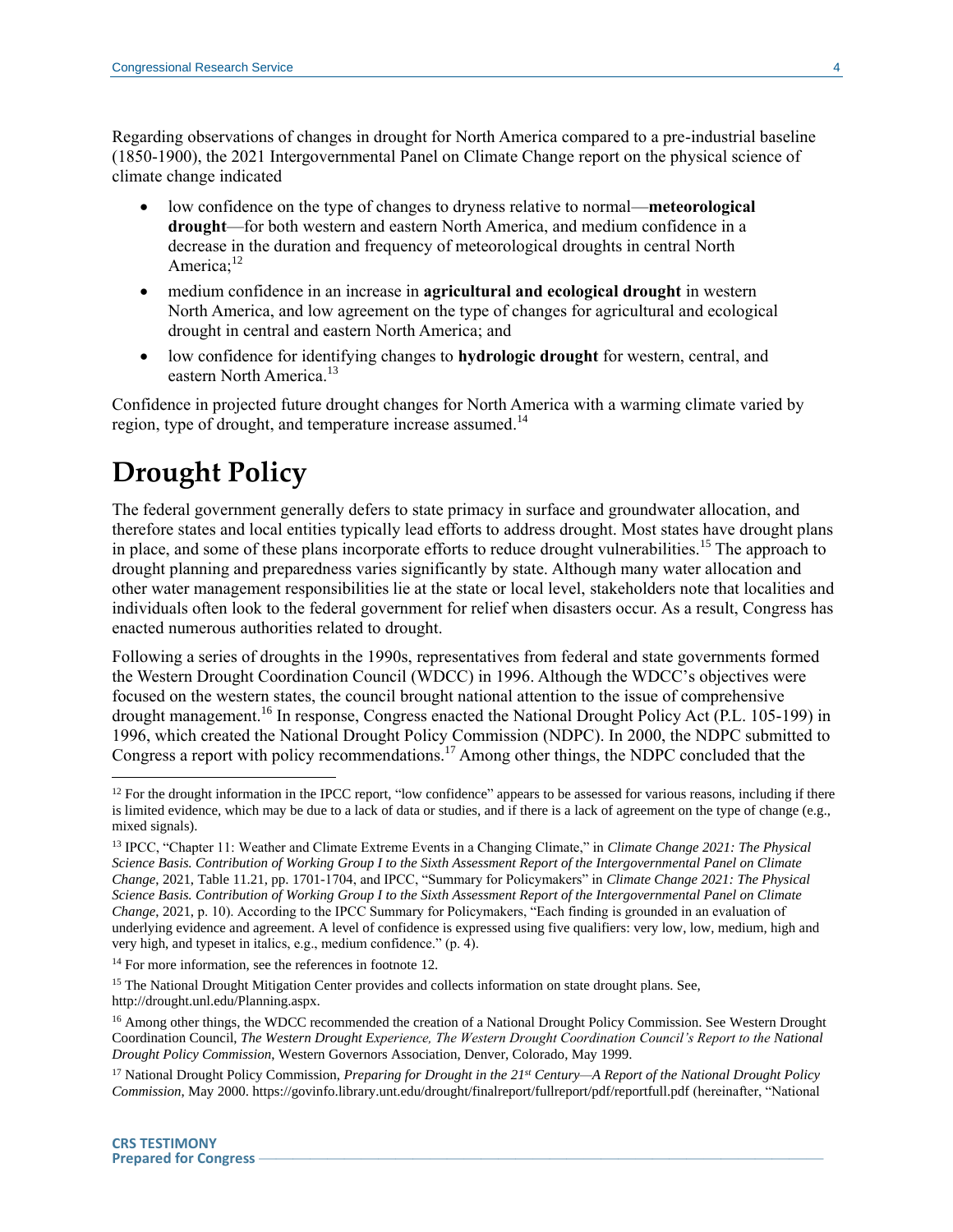United States needed to embrace a national drought policy with preparedness at its core. It noted the policy should support, but not supplant or interfere with, state, tribal, regional, local, and individual efforts to reduce drought impacts.<sup>18</sup> It also recommended that Congress enact a national drought preparedness act to establish a federal-nonfederal "National Drought Council," which , among other things, would coordinate federal programs addressing drought.<sup>19</sup>

Congress, to date, has enacted part of the commission's recommendations. In 2006 Congress approved the creation of a multi-agency partnership administered by NOAA that aims to coordinate "drought monitoring, forecasting, planning, and information at federal, tribal, state, and local levels across the country."<sup>20</sup> Various congresses considered, but did not enact, more comprehensive drought legislation (typically referred to as the "national drought preparedness act"), which would have created of a National Drought Council chaired by the Federal Emergency Management Agency (FEMA) or the U.S. Department of Agriculture (USDA), depending on the proposal.<sup>21</sup> Some elements of the NDCP's recommendations, such as increased federal support for nonfederal drought preparedness planning and resiliency projects, were adopted administratively under other agency authorities.<sup>22</sup>

### <span id="page-5-0"></span>**Current Drought Coordination Efforts**

Current federal efforts to coordinate preparations for and responses to drought takes several forms. The two most established federal coordination mechanisms are 1) the National Drought Information System (NIDIS) and 2) the National Drought Resiliency Partnership (NDRP).<sup>23</sup>

In 2006, Congress directed the Under Secretary of Commerce for Oceans and Atmosphere, also known as the *NOAA Administrator*, to create NIDIS (P.L. 109-430).<sup>24</sup> NIDIS coordinates and integrates drought research in partnership with multiple federal agencies and nonfederal entities (e.g., nongovernmental organizations and local governments). It integrates efforts on drought monitoring, forecasting, and planning, and it supports both national drought monitoring and regional drought early warning systems, as well as other drought public awareness and education actions.

The NDRP, initiated in 2013 and formally established by presidential memorandum in 2016 under the Obama Administration, comprises federal agencies that aim to leverage technical and financial federal resources, strengthen communication, and foster collaboration to support efforts to build capacity for

Drought Policy Commission Report"). The commission was disbanded after submitting its report to Congress.

<sup>18</sup> National Drought Policy Commission Report, p. v.

<sup>&</sup>lt;sup>19</sup> The study found that 88 drought-related federal programs were funded within the past ten years. Seven of these programs provided assistance for drought planning, 42 for drought mitigation, 22 for drought- related monitoring/prediction and research, and 47 for drought response. (The numbers total more than 88 because some programs cover more than one facet of drought.) See National Drought Policy Commission Report, p. 16.

<sup>20</sup> P.L. 109-430, as amended; 15 U.S.C. 313d. For more information on NIDIS, see discussion in ["Current Drought Coordination](#page-5-0)  [Efforts"](#page-5-0) and https://www.drought.gov/about.

<sup>&</sup>lt;sup>21</sup> This legislation was introduced in various iterations in the  $107<sup>th</sup>$  Congress (S. 2528 and H.R. 4754),  $108<sup>th</sup>$  Congress (S. 1454 and H.R. 2871),  $109<sup>th</sup> Congress$  (S. 802 and H.R. 1386), and  $113<sup>th</sup> Congress$  (H.R. 2642).

 $^{22}$  For example, under authority provided in Section 9504 of the Omnibus Public Land Management Act of 2009 (P.L. 111-11), the Bureau of Reclamation increased its support for drought preparedness efforts through the creation grant programs for drought contingency and drought resiliency projects. Prior to the initiation of these programs, Reclamation's drought-related activities were largely focused on emergency response actions as authorized in the Reclamation States Drought Relief Act of 1991 (P.L. 102-250).

<sup>&</sup>lt;sup>23</sup> Other entities, such as the National Climate Task Force and the President's Water Subcabinet, among others, also provide venues for coordination and collaboration related to drought activities.

<sup>&</sup>lt;sup>24</sup> Congress modified the National Integrated Drought Information System (NIDIS) authorization in 2014 and 2019 (P.L. 113-86 and P.L. 115-423, respectively).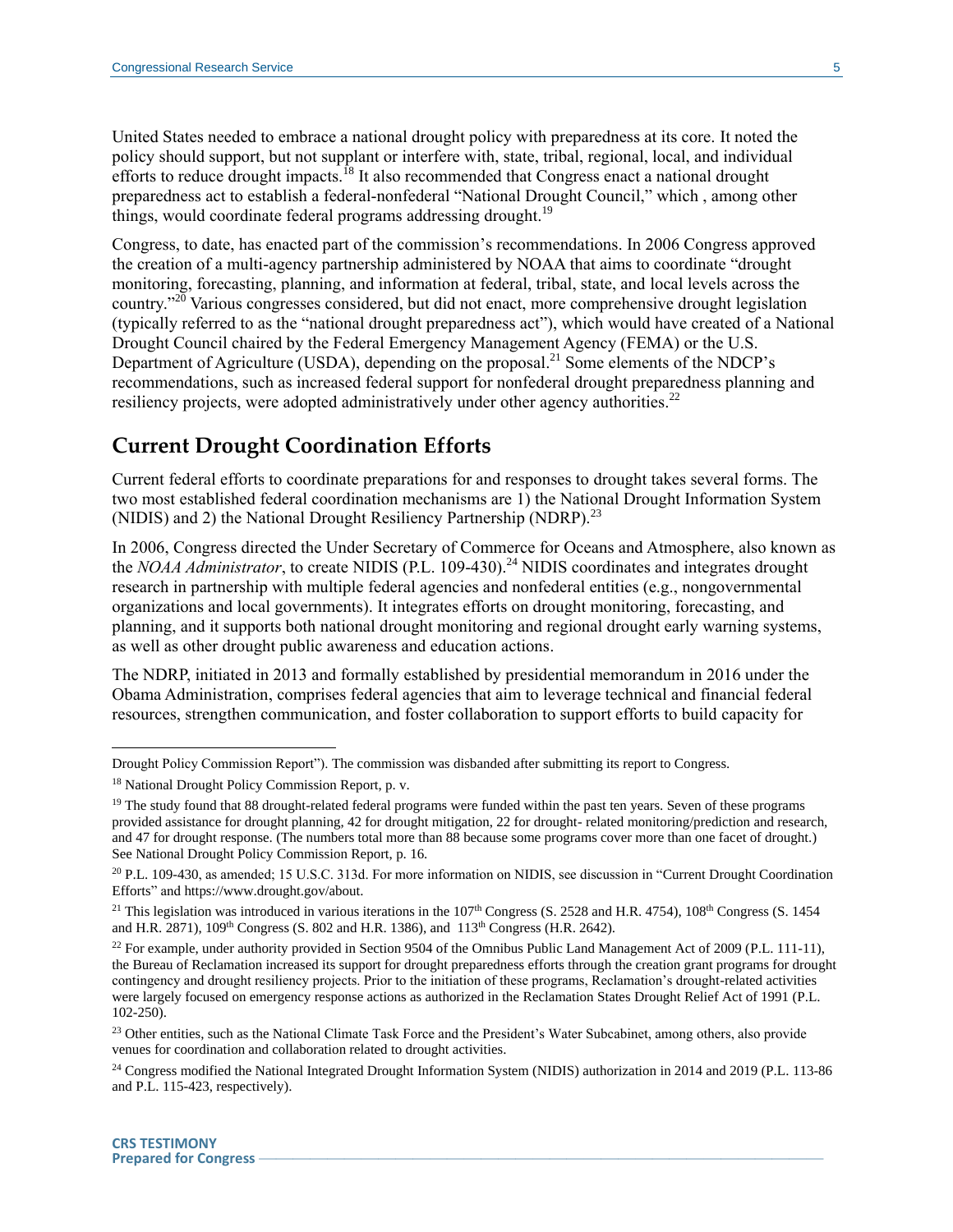drought resilience. It aims to coordinate federal drought policies among more than 22 federal agencies that have a role in national water policies. In May 2021, the Biden Administration established a new framework for coordination in addition to the NDRP, the White House Drought Resilience Interagency Working Group, which coordinates the actions of 14 federal departments and aims to prioritize federal investments to address drought. <sup>25</sup> The Working Group is chaired by the Secretaries of Agriculture and the Interior.

## **Federal Drought Authorities**

Congress over time has enacted a range of authorities related to drought. Most federal financial aid for drought addresses agricultural production loss and rural water supplies; other authorities address droughtrelated monitoring and research, including early warning and tracking of various drought metrics and conditions; whereas others involve emergency drinking water supply assistance. Still other authorities focus on short and long-term drought response and mitigation. These authorities can take multiple forms, including federal assistance for local and state drought planning and nonfederal water supply projects that increase drought resilience or develop new water supplies, as well as for the construction of new or expanded federal water storage projects and operational modifications of existing facilities to yield additional water supplies. In some cases, the federal government, at congressional direction, has provided targeted regulatory relief for drought-stricken areas (e.g., changes to environmental requirements to facilitate water transfers in specific areas).

Multiple federal agencies contribute to efforts to predict, plan for, and respond to drought.<sup>26</sup> NOAA, the U.S. Bureau of Reclamation (Reclamation), the U.S. Army Corps of Engineers (USACE), the USDA, the U.S. Geological Survey (USGS), and the National Aeronautics and Space Administration all play roles in drought-related forecasting, warning, monitoring, and research. Some examples of major agency droughtprograms and activities include:

- NOAA's NIDIS program serves as a coordinating mechanism for federal drought-related monitoring, forecasting, planning, and research. $2<sup>2</sup>$
- Multiple USDA programs provides the primary federal financial aid to lessen drought's impacts and compensate producers for loss in agricultural production after the onset of drought. Congress has also authorized financial and technical support for farmers and ranchers to manage drought risk and heighten adaptive measures.<sup>28</sup>
- Federal water resource agencies such as the Reclamation and USACE face tradeoffs in operating federal water projects during drought, and in many cases have worked with users to develop project-specific drought contingency plans to address dry conditions. Both agencies also have programmatic authorities to conduct activities to mitigate drought impacts and provide support for nonfederal drought preparedness, resiliency and mitigation projects.

<sup>&</sup>lt;sup>25</sup> A progress report on the Working Group's first year is available at https://www.whitehouse.gov/wpcontent/uploads/2022/05/DroughtIWGReport\_Final\_Embargoed-Until-June-1-at-6AM-ET.pdf.

<sup>&</sup>lt;sup>26</sup> For an overview of federal drought preparedness and response authorities related to agricultural, environmental, and natural resources policy, see CRS Report R46911, *Drought in the United States: Science, Policy, and Selected Federal Authorities*, coordinated by Charles V. Stern and Eva Lipiec.

<sup>27</sup> NIDIS, "Advancing Drought Science and Preparedness Across the Nation," at https://www.drought.gov/.

<sup>28</sup> For additional information on the USDA disaster assistance programs, see CRS Report RS21212, *Agricultural Disaster Assistance*, by Megan Stubbs; and CRS Report R42854, *Emergency Assistance for Agricultural Land Rehabilitation*, by Megan Stubbs.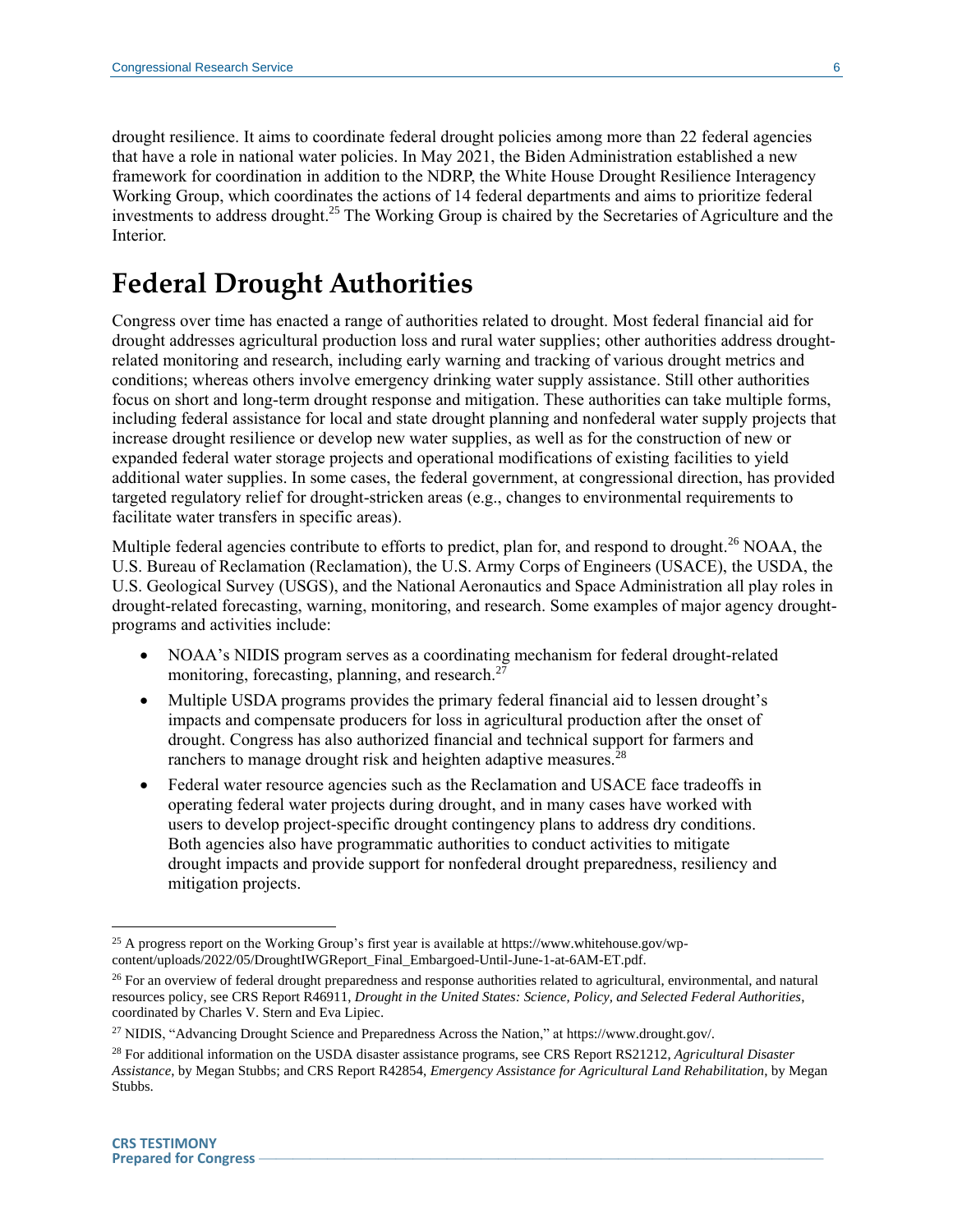- Various other federal agencies and emergency authorities also play a role in drought response and mitigation, for example:
	- the U.S. Environmental Protection Agency (EPA) provides financial assistance for nonfederal water supply projects and other water resiliency-related programs, and
	- FEMA funds programs which may assist communities to prepare for and reduce drought risks, such as the Hazard Mitigation Grant Program and the Building Resilient Infrastructure and Communities (BRIC) program.<sup>29</sup>

## **Recent Developments**

In 2021, Congress appropriated new financial resources to respond to drought, including activities expected to improve drought monitoring, preparedness, and resiliency support provided by multiple agencies. These resources included funding in Disaster Relief Supplemental Appropriations for FY2022 (Division B of P.L. 117-43) and in the Infrastructure Investment and Jobs Act (IIJA; P.L. 117-58). The former funding included \$10 billion for USDA to cover qualifying agricultural losses in areas categorized as D2-D4 from 2020 and 2021, as well as \$200 million for Reclamation-related drought efforts. P.L. 117- 58, the IIJA, included funding for a number broad and geographically-targeted categories related to drought:

- \$300 million over five fiscal years to Reclamation for Colorado River Basin Drought Contingency Plan funding.
- \$1 billion over five fiscal years for Reclamation's Title XVI water reuse and recycling program.
- \$250 million over five fiscal years for Reclamation contributions to eligible desalination projects.
- \$400 million over five fiscal years for Reclamation WaterSMART water and energy efficiency grants.
- \$80 million over five fiscal years to NOAA for high-performance computing to improve climate and weather modeling capabilities, related to drought, flood, and wildfire prediction, detection, and forecasting
- \$492 million over five fiscal years to NOAA for coastal and inland flood and inundation mapping and forecasting and for next-generation water modeling activities, including modernized precipitation frequency and maximum studies.
- \$25 million over three fiscal years to NOAA for data acquisition activities pursuant to a soil moisture and snowpack monitoring pilot program in the Upper Missouri River Basin and an additional \$1 million to NOAA over four fiscal years to NOAA to study the pilot program.
- \$40 million to USACE for Upper Missouri River Basin soil moisture and snowpack monitoring.

<sup>29</sup> See CRS Report R46989, *FEMA Hazard Mitigation: A First Step Toward Climate Adaptation*, by Diane P. Horn. FEMA uses the term *mitigation* and defines mitigation as "any sustained action to reduce or eliminate long-term risk to people and property from natural hazards and their effects."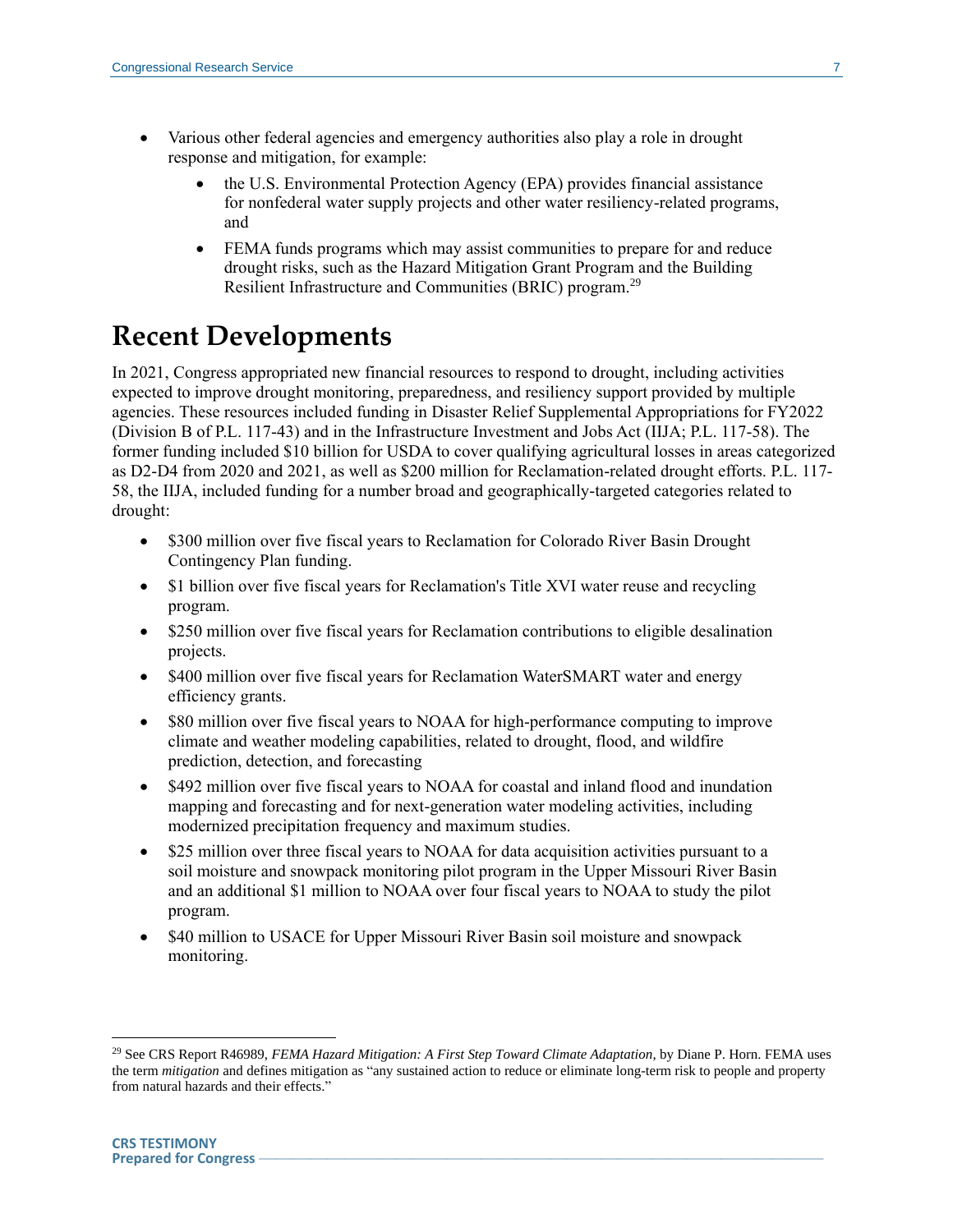\$918 million over five fiscal years for USDA's Natural Resources Conservation Service watershed programs, including the Watershed and Flood Prevention Operations, Watershed Rehabilitation, and Emergency Watershed Protection Programs.<sup>30</sup>

Some of these programs address drought directly, while others address it indirectly or among other priorities. Broadly, these funding increases significantly add to the financial resources available for drought mitigation and resiliency efforts relative to existing funding baselines. For example, **[Figure 2](#page-8-0)** shows the funding ramp-up for several of Reclamation's primary drought-related programs over the FY2016-FY2022 time period.<sup>31</sup> However, due to the expected "lag" in obligating these funds, it will take several years before their effects are fully realized.

<span id="page-8-0"></span>

**Figure 2. Funding for Selected Bureau of Reclamation Drought-Related Programs**

**Source:** Congressional Research Service, based on recent enacted appropriations and Bureau of Reclamation Spend Plan data.

**Notes:** FY2022 totals reflect additional supplemental funding in P.L. 117-43 and P.L. 117-58. Title XVI = Reclamation's Title XVI Water Reuse and Recycling Program.

Despite these funding increases, drought challenges remain. In many cases, drought is increasing competition for already-scarce water supplies, contributing to conflicts among users and other stakeholders. These conflicts stress existing institutional water management frameworks and existing water sources. For instance, one of the most common reactions to drought is for users to rely more on groundwater resources. Increased groundwater pumping or drilling of additional wells can cause aquifers to decline, leading to lost access for some users.

## **Policy Options for Addressing Drought**

The prospect of extended droughts and more arid baseline conditions in parts of the United States represents a challenge to existing public policy responses for preparing and responding to drought, and to

<sup>30</sup> For additional information, see CRS In Focus IF11990, *Infrastructure Investment and Jobs Act (IIJA): Funding for USDA Broadband, Watershed, and Bioproduct Programs*, by Lisa S. Benson, Megan Stubbs, and Kelsi Bracmort.

<sup>&</sup>lt;sup>31</sup> Spend plans showing Reclamation's allocation of funds for specific programs and projects are available at https://www.usbr.gov/budget/.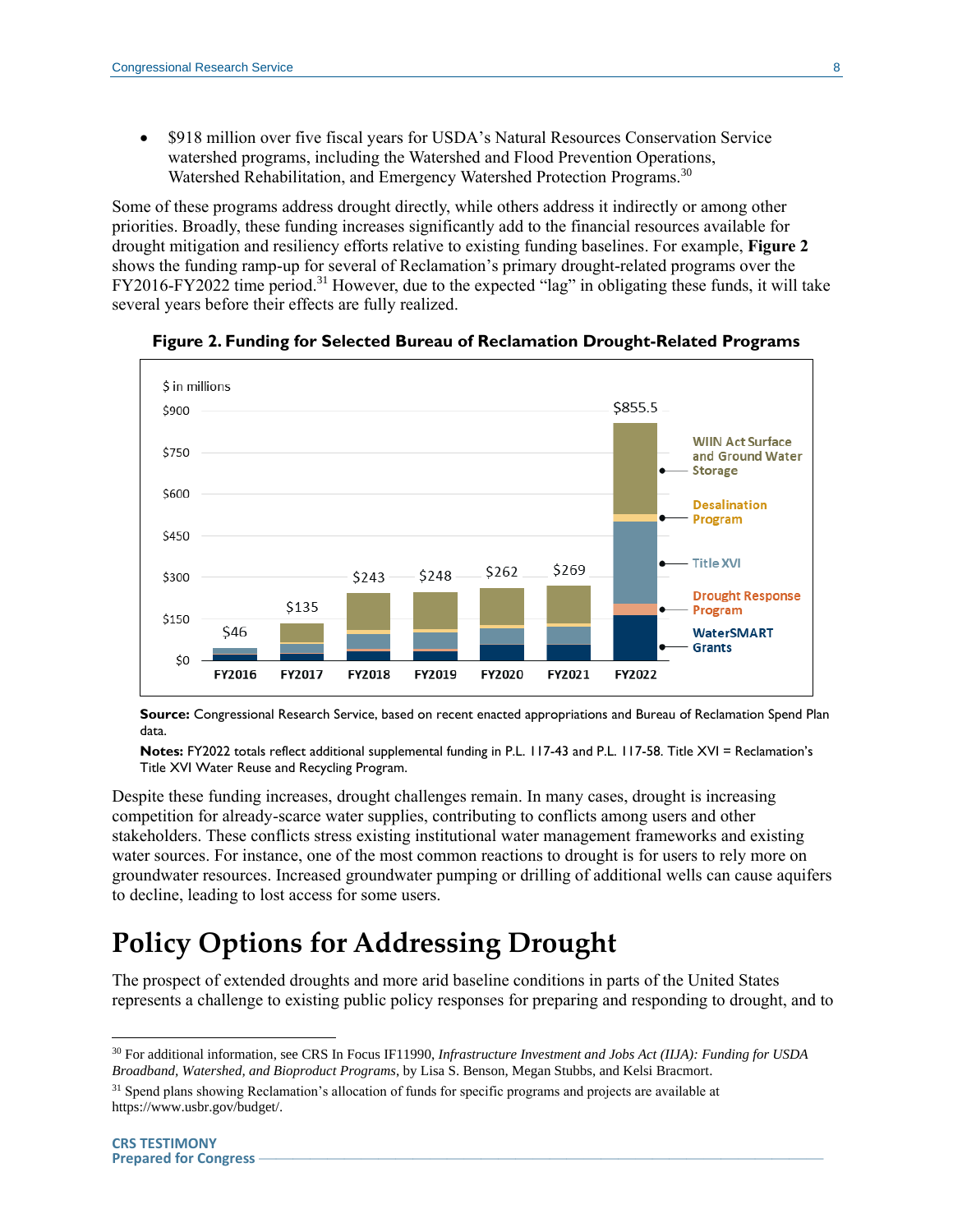federal water resource projects in particular. In addition to making avaialble new resources to existing programs and authorities discussed above, some have proposed other, often interrelated, actions to help plan for and respond to drought. Several of these proposals are discussed below, with an emphasis on activities within this Committee's jurisdiction. The proposals are broadly divided into planning and preparedness, data and monitoring, augmented supplies, and demand management.

### **Supporting Planning and Preparedness**

Drought resilience is determined not only by actions in the midst of a drought, but also by investments, decisions, and behaviors in place at the onset of a drought. The 2000 NDPC report highlighted the need for better drought preparedness and the need to move away from the reactive or crisis management mode of dealing with drought.<sup>32</sup> Today, most states and some communities have some form of drought plan to prepare and plan for drought. Various sources of federal assistance are available for states and communities for drought planning; some federal programs may fund drought planning efforts directly, whereas others may offer technical assistance.

One of the National Drought Resilience Partnership's 2019 priorities for federal agencies (the last such priorities that were published) was to better coordinate drought planning and capacity-building programs.<sup>33</sup> This goal included enhancing state and sub-state drought planning capabilities for more effective coordination of their drought planning efforts, as well as increased coordination of drought planning in hazard mitigation strategies. Achieving greater drought resilience through drought planning and related actions may necessitate more progress on these priority actions. It also may involve planners placing increased emphasis on drought mitigation projects. A September 2021 letter to 10 western governors from National Climate Advisor Gina McCarthy highlighted the availability of FEMA BRIC and Hazard Mitigation funds to support planning and related actions that reduce drought vulnerabilities.<sup>34</sup>

Drought planning and preparedness are also being increasingly considered in the context of conserving ecosystems and fish and wildlife species. Scientists studying the impacts of drought on ecosystems and species and are being supported by federal efforts aimed at creating "baseline" science to inform management of the ecological impacts of drought.<sup>35</sup> Some have proposed increased resources to plan for sustaining biodiversity and fisheries during drought.<sup>36</sup>

### **Expanding Data and Monitoring**

Drought data collection and integration has been a point of emphasis by federal agencies in recent years, and constituted one of six NDRP priority actions in 2019.<sup>37</sup> Various efforts are underway to share and improve drought information, including monitoring networks (e.g., the National Soil Moisture Network,

<sup>32</sup> National Drought Policy Commission Report, p. 2.

<sup>33</sup> National Drought Resilience Partnership, Priority Actions Supporting Long-Term Drought Resilience, 2019 (hereinafter, NDRP *Priority Actions)*.

<sup>34</sup> Letter from Gina McCarthy, National Climate Advisor, to The Honorable Gavin C. Newsome, Governor of California, September 15, 2021.

<sup>&</sup>lt;sup>35</sup> One major ongoing effort is the U.S. Geological Survey (USGS) Climate Adaptation Science Centers effort to synthesize the "state of the science" on transformational drought. For more information, see https://cascprojects.org/#/project/4f8c64d2e4b0546c0c397b46/5d40ac2fe4b01d82ce8d9db0.

<sup>36</sup> Jeffrey Mount, et al., *Managing Drought in a Changing Climate*, Public Policy Institute of California, 2018, at https://www.ppic.org/publication/managing-drought-in-a-changing-climate-four-essential-reforms/. For legislative proposals, see Sections 304 and 307 of S. 953 and H.R. 3404, respectively.

<sup>37</sup> NDRP *Priority Actions*.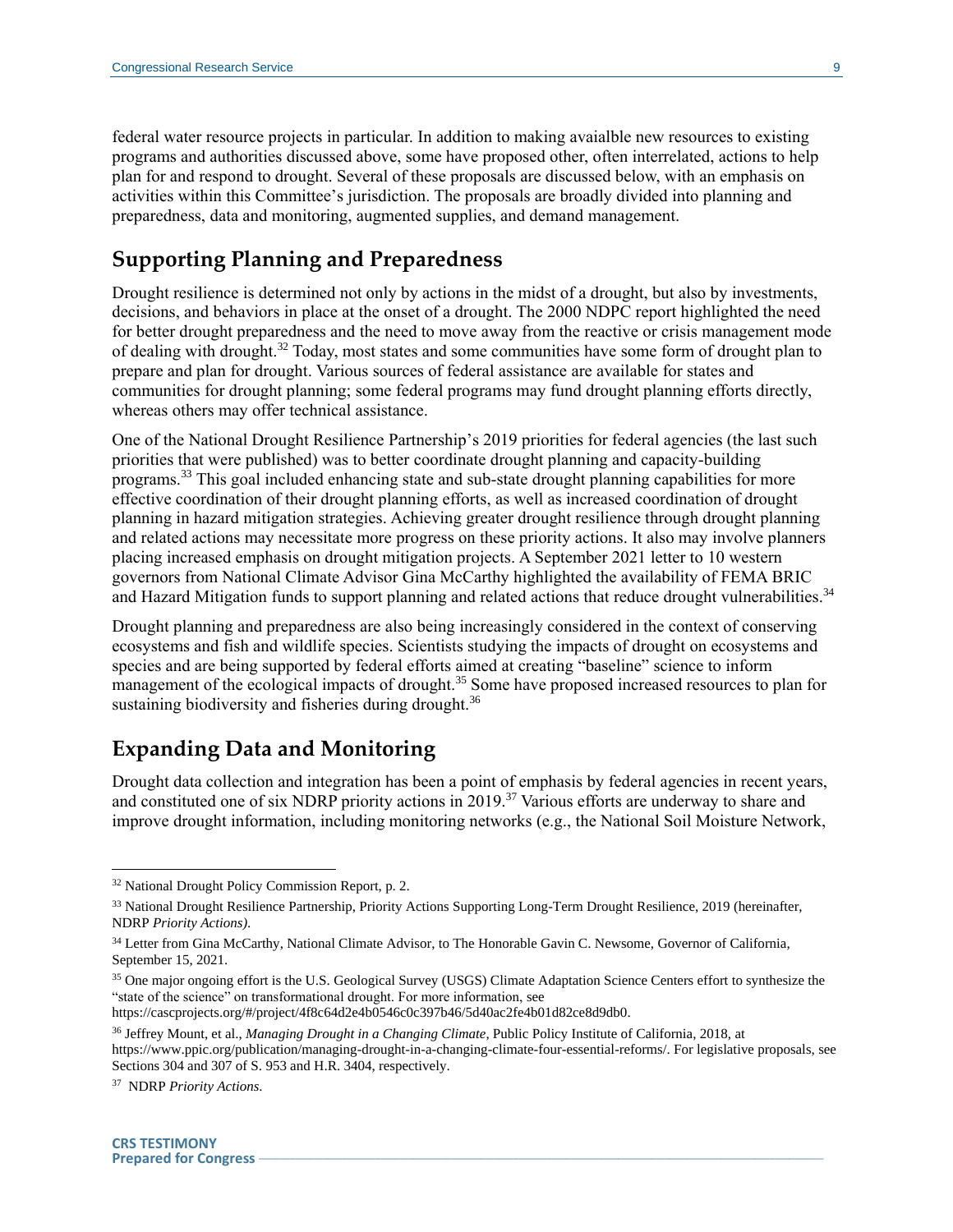innovations through the USGS Next Generation Water Observation System, or NGWOS).<sup>38</sup> These and other efforts are ongoing, but have the potential to improve overall understanding of drought and strengthen NIDIS's National Drought Early Warning System.<sup>39</sup> Some also have advocated for additional resources for NOAA subseasonal to seasonal forecasting efforts (sometimes referred to as "S2S forecasting").<sup>40</sup> If improved, these forecasts could help water managers and other stakeholders better prepare for and respond to drought conditions.<sup>41</sup>

Some have advocated for additional drought-related data collection, dissemination, and coordination by federal agencies. For example, one proposal in the 117th Congress would direct federal agencies to develop a national water data framework, including national water data standards to improve the integration, sharing, and use of water data across federal and nonfederal entities.<sup>42</sup> Another proposal would direct the USGS to provide estimates of evapotranspiration across large landscapes to a variety of users.<sup>43</sup>

There may be additional opportunities to employ emerging and novel techniques to analyze droughtrelated data. For example, the use of artificial intelligence (AI) has and may continue to improve weather and climate understanding and forecasting, while saving on computational costs and using greater amounts of available observations.<sup>44</sup> Several individual federal agencies and NIDIS have supported the use of these techniques to better understand and forecast drought, among other climate phenomena.<sup>45</sup>

Experts have also begun to characterize drought by how quickly drought conditions begin, with some scientists using the term *flash drought* to identify rapid-onset drought conditions. Flash droughts often develop with little warning; they are usually caused by anomalously high temperatures, winds, and/or solar radiation rather than by precipitation deficits. NOAA has been releasing experimental flash drought monitors and forecasts on various timescales as part of its subseasonal prediction products.<sup>46</sup>

<sup>38</sup> For more information on the National Soil Moisture Network, see http://nationalsoilmoisture.com/. For more information on the USGS Next Generation Water Observation System, see CRS Report R45695, *U.S. Geological Survey (USGS) Streamgaging Network: Overview and Issues for Congress*, by Anna E. Normand.

<sup>&</sup>lt;sup>39</sup> For more information, and drought early warning, see NOAA, NIDIS, "About Drought Early Warning," at https://www.drought.gov/about/drought-early-warning.

<sup>40</sup> "Subseasonal" is generally considered to be forecasts in the period of two weeks to three months, whereas "seasonal" consists of the period from three months to two years. For more information, see NOAA, Subseasonal and Seasonal Forecasting Innovation: Plans for the Twenty-First Century, Report pursuant to Section 201 of the Weather Research and Forecasting Innovation Act of 2017 P.L. 115-525.

<sup>41</sup> See Testimony of Earl Lewis, Chief Engineer, Western States Water Council, in U.S. Congress, Senate Committee on Agriculture, Nutrition, and Forestry, Subcommittee on Conservation, Climate, Forestry, and Natural Resources, *The Western Water Crisis: Confronting Persistent Drought and Building Resilience on our Forests and Farmland*, hearing, 117th Cong., 2nd sess., June 7, 2022.

<sup>42</sup> See H.R. 7792, 117th Congress.

 $43$  See S. 2568,  $117<sup>th</sup>$  Congress.

<sup>44</sup> Sue Ellen Haupt et al., "The History and Practice of AI in the Environmental Sciences," *Bulletin of the American Meteorological Society*, vol. 103, no. 5 (May 24, 2022), pp. E1351-E1370. For more about artificial intelligence, see CRS Report R46795, *Artificial Intelligence: Background, Selected Issues, and Policy Considerations*, by Laurie A. Harris.

<sup>&</sup>lt;sup>45</sup> For example, see NIDIS, "Quantifying the Relative Importance of Multiple Drought Indicators in the U.S. Drought Monitor as a Function of Location and Time of Year," at https://www.drought.gov/drought-research/quantifying-relative-importancemultiple-drought-indicators-us-drought-monitor.

<sup>46</sup> NOAA National Weather Service Climate Prediction Center, "Flash/Subseasonal Drought Information," at https://www.cpc.ncep.noaa.gov/products/Drought/Subseasonal/. For more information on flash droughts in general, see https://www.drought.gov/what-is-drought/flash-drought.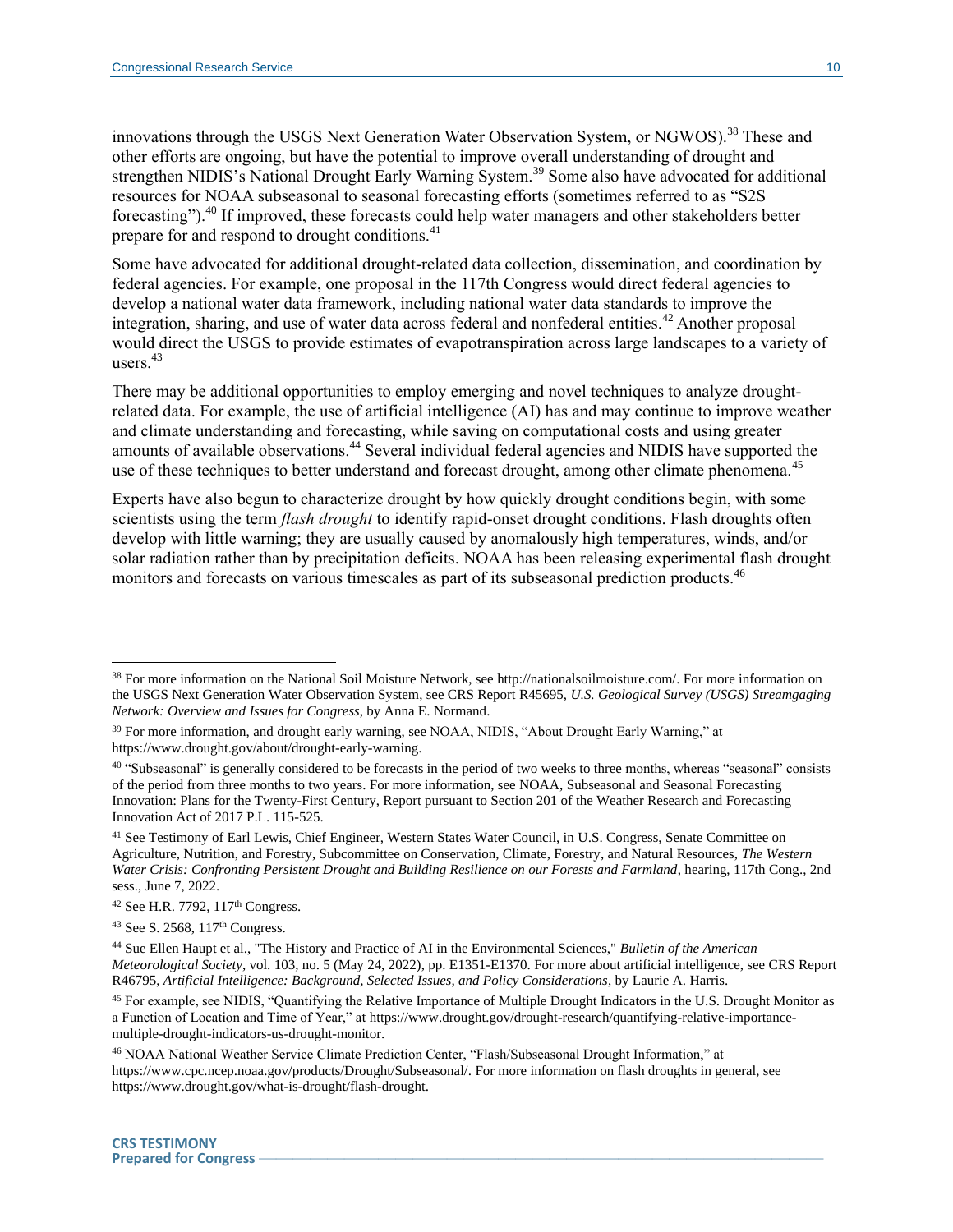#### **Forecast-Informed Reservoir Operations**

Potential alterations to federal and nonfederal reservoir operations to address drought conditions are another area of recent interest among some stakeholders. Pilot projects of Forecast-Informed Reservoir Operation (FIRO) illustrate how dams may be operated more dynamically, in lieu of fixed release and storage schedules (e.g., by retaining water in storage that would have been released to create space for a flood control pool to remain in storage). These operations are informed by advancements in weather and hydrologic forecasting and watershed modeling. $^{47}$  To date the most prominent applications of FIRO in the United States have been to improve water supply reliability without compromising flood risk management. Scientists at the USGS, NOAA, and academic institutions have worked with federal operational agencies (i.e., USACE and Reclamation) and state and local agencies on a limited number of pilot FIRO projects at reservoirs in California and the Pacific Northwest.

How widely and how quickly benefits of forecast-informed operations may assist in drought preparedness is an area of interest and ongoing research. In late 2020, Congress directed the Secretary of the Army to produce a report identifying additional opportunities for applying FIRO across the United States.<sup>48</sup>

### **Augmenting Water Supplies**

#### **New and Expanded Water Storage Projects**

Historically, the federal approach to the arid West's seasonal and multi-year variability in water availability was to improve reliability through construction of large federal water storage and conveyance systems. Congress's 2016 enactment of Section 4007 of the Water Infrastructure Improvements for the Nation Act (WIIN Act, P.L. 116-322) authorized the first significant Reclamation financial support for new water storage project construction in decades. Since the WIIN Act's enactment, Reclamation has allocated \$603 million for the study or construction of 13 projects in three western states, with hundreds of millions in additional funding for these projects appropriated by Congress but currently pending allocation.<sup>49</sup>

Some stakeholders support extension of the WIIN Act's authorities, which are largely being used to provide federal support for nonfederal storage projects in lieu of new, federally-owned projects (although some federal projects also have been funded by Reclamation).<sup>50</sup> Extension of these authorities, along with any new authorization or reporting process that Congress determines preferable, likely would result in the construction of additional projects. Some in Congress argue that if this authority is reauthorized, it should

<sup>&</sup>lt;sup>47</sup> Dams with federal flood control storage have often used runoff measurements and other observations (e.g., snowpack or soil moisture) to inform decisions related to storing or releasing water. FIRO augments that data with watershed monitoring and weather and water forecasting (including atmospheric river forecasting) to inform water management decisions.

<sup>48</sup> The Water Resources Development Act of 2020 (WRDA 2020, Division AA of P.L. 116-260), Section 157. Also in Section 157 of WRDA 2020, Congress directed that the USACE assessment of the viability of Forecast-Informed Operation (FIRO) in two specific basins. Section 3404 of H.R. 3404, as introduced, would require that the U.S. Army Corps of Engineers (USACE) to use \$10 million of its appropriations annually to prepare forecast-informed water control manuals and to integrate FIRO into the Corps Water Management System (a system USACE uses to evaluate watershed hydrology including before it makes reservoir releases).

<sup>&</sup>lt;sup>49</sup> Eight projects were found feasible prior to the WIIN Act's deadline of a positive feasibility study finding by January 1, 2021, and are thus eligible for ongoing funding. See CRS In Focus IF10626, *Reclamation Water Storage Projects: Section 4007 of the Water Infrastructure Improvements for the Nation Act*, by Charles V. Stern. Also see **[Figure 2](#page-8-0)** above.

 $50$  See for example H.R. 737, H.R. 1015, and H.R. 1563, 117<sup>th</sup> Congress.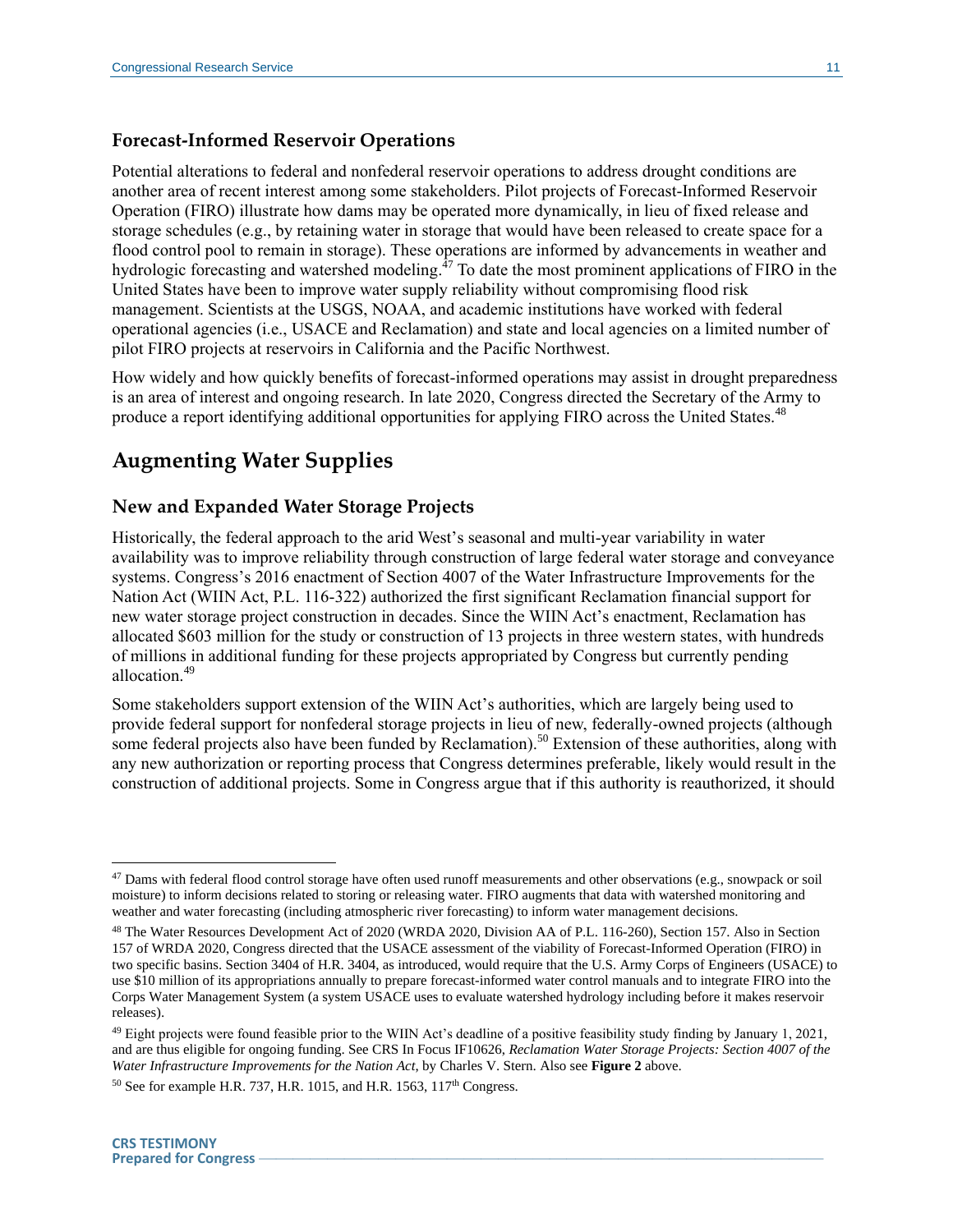be amended to incentivize certain types of storage projects, such as multi-benefit projects or projects that contribute to sustainable yield goals.<sup>51</sup> To date, the authority has been used to fund a mix of projects.<sup>52</sup>

Groundwater storage, aquifer recharge, and other similar projects are increasingly viewed as an option in lieu of (or in addition to) traditional water development projects or as a means to reduce groundwater pumping.<sup>53</sup> In Section 40910 of the IIJA, Congress authorized the Secretary of the Interior to provide technical or financial assistance for groundwater recharge, aquifer storage and recovery projects, and water source substitution for aquifer protection projects.<sup>54</sup> This authority has yet to be funded. Congress is also considering authorization of a USACE feasibility study on carrying out managed aquifer recharge projects to address drought, water resiliency, and aquifer depletion on a nationwide basis.<sup>55</sup>

#### **Alternative Water Supplies**

Apart from new water storage, alternative water supply projects—such as water reuse, recycling and desalination— are rapidly expanding throughout the West and hold promise for augmenting water supplies in drought-prone areas. Although these projects take time to develop and typically are more expensive than traditional water supplies, in some locations they are cost competitive and are preferred for their increased reliability.

Reclamation's Title XVI Program provides cost-shared financial assistance for authorized nonfederal studies and construction projects that provide supplemental water supplies by recycling or reusing agricultural drainage water, wastewater, brackish surface and groundwater, and other sources of contaminated water. Similarly, Reclamation's Desalination Program provides federal financial support for selected nonfederal desalination projects approved by Congress. EPA's Clean Water and Drinking Water State Revolving Funds also may be used for these and related projects.<sup>56</sup>

Barriers to wider adoption of these approaches vary depending on the technology, water source, and location, and are also influenced by financial, regulatory, and political contexts. EPA's Water Reuse Action Plan aims to drive progress in many of these areas as they relate to water reuse and recycling.<sup>57</sup> Areas of significant potential growth include potable reuse (i.e., the use of treated wastewater for drinking), the use of treated water for agricultural production, and reuse of produced waters (i.e., water from oil and gas operations).<sup>58</sup> Some in Congress have proposed increased prioritization for alternative supplies with multiple benefits and/or stakeholders,<sup>59</sup> or for projects that are constructed in rural areas.<sup>60</sup>

<sup>&</sup>lt;sup>51</sup> "In the context of water resources, "sustainable yield" is typically referred to as the amount of water that can be withdrawn from a system with acceptable consequences. For legislative proposal examples, see Section 106 of S. 4231 and H.R. 3404, 117<sup>th</sup> Congress.

 $52$  This has included new traditional on and off-stream water storage (storage in a surface reservoir off of the mainstream of a water body), expanded storage at existing projects, restoration of canal conveyance capacity, and groundwater banking.

<sup>53</sup> For more information on groundwater issues, see CRS Report R45259, *The Federal Role in Groundwater Supply*, by Peter Folger et al.

<sup>54</sup> P.L. 117-58, Section 409010(a).

 $55$  See Section 112 of H.R. 7776, as passed by the House,  $117<sup>th</sup>$  Congress.

<sup>56</sup> For more information about these and other water supply programs, see CRS Report RL30478, *Federally Supported Water Supply and Wastewater Treatment Programs*, coordinated by Jonathan L. Ramseur.

<sup>57</sup> See United States Environmental Protection Agency, *Water Reuse Action Plan*, https://www.epa.gov/waterreuse/water-reuseaction-plan. Accessed June 6, 2022.

<sup>58</sup> Western States Water Council, *Water Reuse in the West, Western State Water Reuse Governance and Programs*, June 2021, p. 7. https://westernstateswater.org/publications/other-reports/2021/2021-water-reuse-report/ (hereinafter, "*Water Reuse in the West*.")

<sup>&</sup>lt;sup>59</sup> For example, see Section 101 of H.R. 3404 and S. 4231, 117<sup>th</sup> Congress.

 $60$  For example, see Section 104 of S. 4231, 117<sup>th</sup> Congress.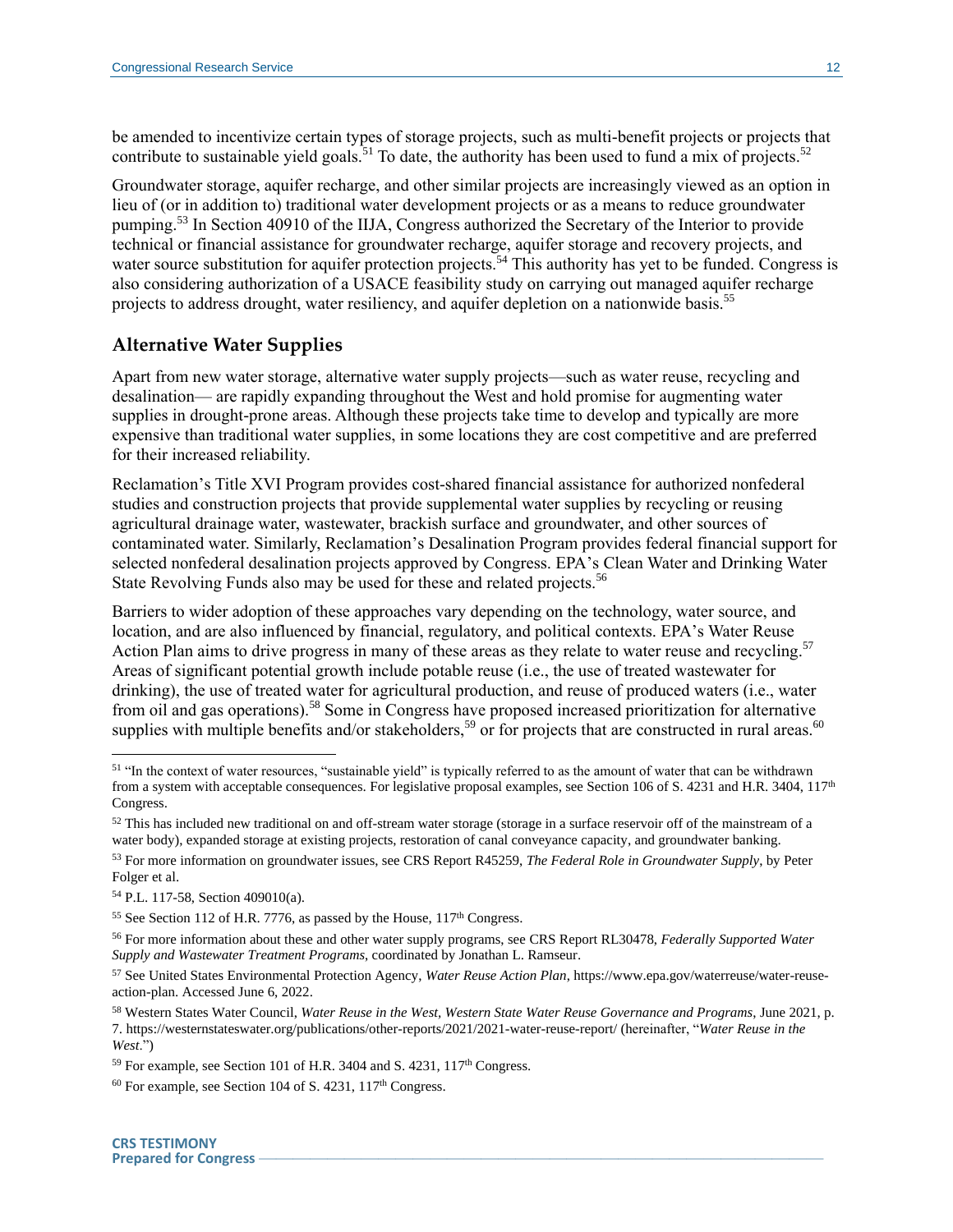Some have also proposed tax incentives for some of those adopting alternative water supply approaches.<sup>61</sup> In addition to funding and policy options, some states have also expressed that increased federal technical assistance for water reuse projects would also be helpful.<sup>62</sup>

#### **Water Infrastructure Investment Financing Options**

Other sources of infrastructure financing for nonfederal drought resiliency-related water infrastructure projects include EPA's Water Infrastructure Finance and Innovation Act (WIFIA) program and USACE's Civil Works Infrastructure Financing Program (CWIFP), both of which are authorized to fund drought mitigation projects.<sup>63</sup> To date, the WIFIA program has financed several drought-related projects, including multiple water reuse/recycling, desalination, and groundwater management projects.<sup>64</sup> Some have proposed enactment of a similar program for Reclamation (a "Reclamation Infrastructure Finance and Innovation Act," or "RIFIA," which would be limited to water supply projects in reclamation states).<sup>65</sup>

#### **Water Infrastructure Efficiency Improvements and New Technologies**

Multiple federal authorities promote the adoption of water efficient infrastructure or incentivize the development of new technologies. Reclamation's WaterSMART grants program provides financial assistance for projects that increase water and energy efficiency, as well as for other projects that aid local partners in preparing for and/or mitigating the effects of drought. Some have proposed changes to WaterSMART itself, such as the expansion of WaterSMART grants to other methods of "water management improvement," or requiring that these projects not increase consumptive water uses. Previously, the NDRP highlighted the potential benefits of better aligning WaterSMART with other water conservation programs to maximize potential benefits.<sup>66</sup> For example, the USDA's Natural Resources Conservation Service (NRCS) provides technical and financial assistance for watershed activities that conserve, develop, and use land and water resources, among other things, and projects could be aligned more between the two programs.<sup>67</sup> Since 2011, NRCS has partnered with BOR to complement WaterSMART funded projects by using NRCS programs to fund water conservation improvements on farm and ranch land that align with WaterSMART projects.<sup>68</sup>

Several federal agencies, including Reclamation, EPA, NRCS, and the Department of Energy are supporting various grants and other programs to incentivize new water technologies and scale-up existing

<sup>61</sup> See Water Reuse Foundation, *Investment Tax Credit for Industrial Reuse*, Position Paper, at https://watereuse.org/wpcontent/uploads/2016/09/Policy-Paper-Investment-Tax-Credit-July-2017.pdf.

<sup>62</sup> *Water Reuse in the West.*

<sup>63</sup> Se Title V, Subtitle C of P.L. 113-121, as amended (33 U.S.C. §§3901-3914). While both EPA and USACE funding is authorized to support drought mitigation projects, to date CWIFP funding has only been used to fund non-federal dam safety projects. See CRS Insight IN11577, *U.S. Army Corps of Engineers Civil Works Infrastructure Financing Program (CWIFP): Status and Issues*, by Nicole T. Carter, Anna E. Normand, and Elena H. Humphreys.

<sup>64</sup> For more information, see EPA, "WIFIA Letters of Interest Table," at https://www.epa.gov/wifia/wifia-letters-interest-table, accessed June 6, 2022. EPA has also created a Water Finance Clearinghouse to help communities locate information on funding resources and financing mechanisms to help communities meet their water infrastructure needs. See United States Environmental Protection Agency Water Infrastructure and Resiliency Finance Center, Water Finance Clearinghouse, https://clearinghouse.epa.gov/ords/wfc/f?p=165:6:2382918520683:::6::, accessed June 6, 2022.

 $65$  For example, see Section 105 of S. 4231, 117<sup>th</sup> Congress.

<sup>66</sup> NDRP, *Priority Actions*.

<sup>67</sup> For more information, see CRS Report R46471, *Federally Supported Projects and Programs for Wastewater, Drinking Water, and Water Supply Infrastructure*, coordinated by Jonathan L. Ramseur.

<sup>68</sup> For additional information, see USDA, NRCS, "EQIP WaterSMART Initiative (WSI): FY2021 Progress Report," https://www.nrcs.usda.gov/Internet/FSE\_MEDIA/nrcseprd1919237.pdf.